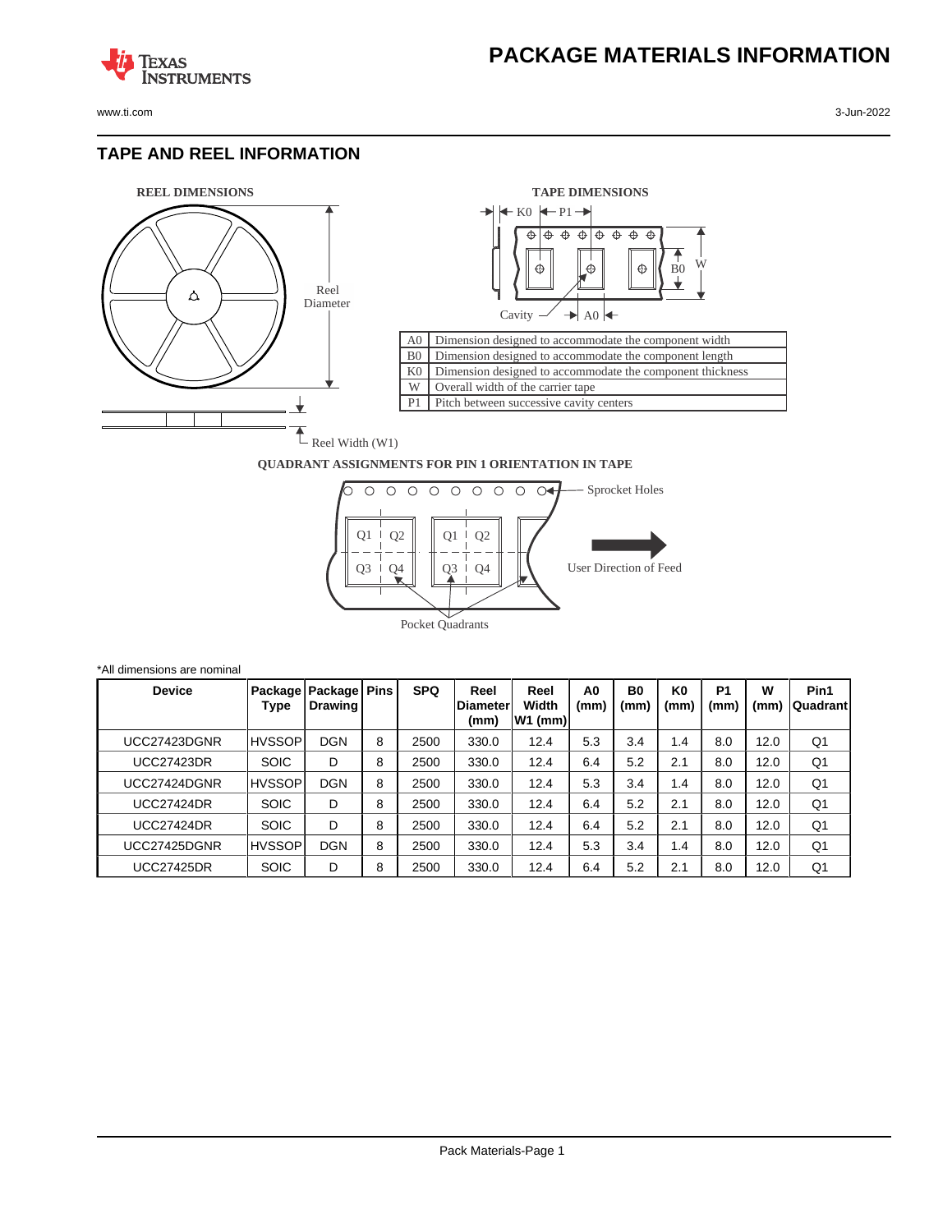

www.ti.com 3-Jun-2022

# **PACKAGE MATERIALS INFORMATION**



| <b>Device</b>     | Package Type  | <b>Package Drawing</b> | <b>Pins</b> | <b>SPQ</b> | Length (mm) | Width (mm) | Height (mm) |
|-------------------|---------------|------------------------|-------------|------------|-------------|------------|-------------|
| UCC27423DGNR      | <b>HVSSOP</b> | <b>DGN</b>             | 8           | 2500       | 364.0       | 364.0      | 27.0        |
| <b>UCC27423DR</b> | <b>SOIC</b>   | D                      | 8           | 2500       | 340.5       | 336.1      | 25.0        |
| UCC27424DGNR      | <b>HVSSOP</b> | <b>DGN</b>             | 8           | 2500       | 364.0       | 364.0      | 27.0        |
| <b>UCC27424DR</b> | <b>SOIC</b>   | D                      | 8           | 2500       | 356.0       | 356.0      | 35.0        |
| <b>UCC27424DR</b> | <b>SOIC</b>   | D                      | 8           | 2500       | 340.5       | 336.1      | 25.0        |
| UCC27425DGNR      | <b>HVSSOP</b> | <b>DGN</b>             | 8           | 2500       | 364.0       | 364.0      | 27.0        |
| UCC27425DR        | <b>SOIC</b>   | D                      | 8           | 2500       | 340.5       | 336.1      | 25.0        |